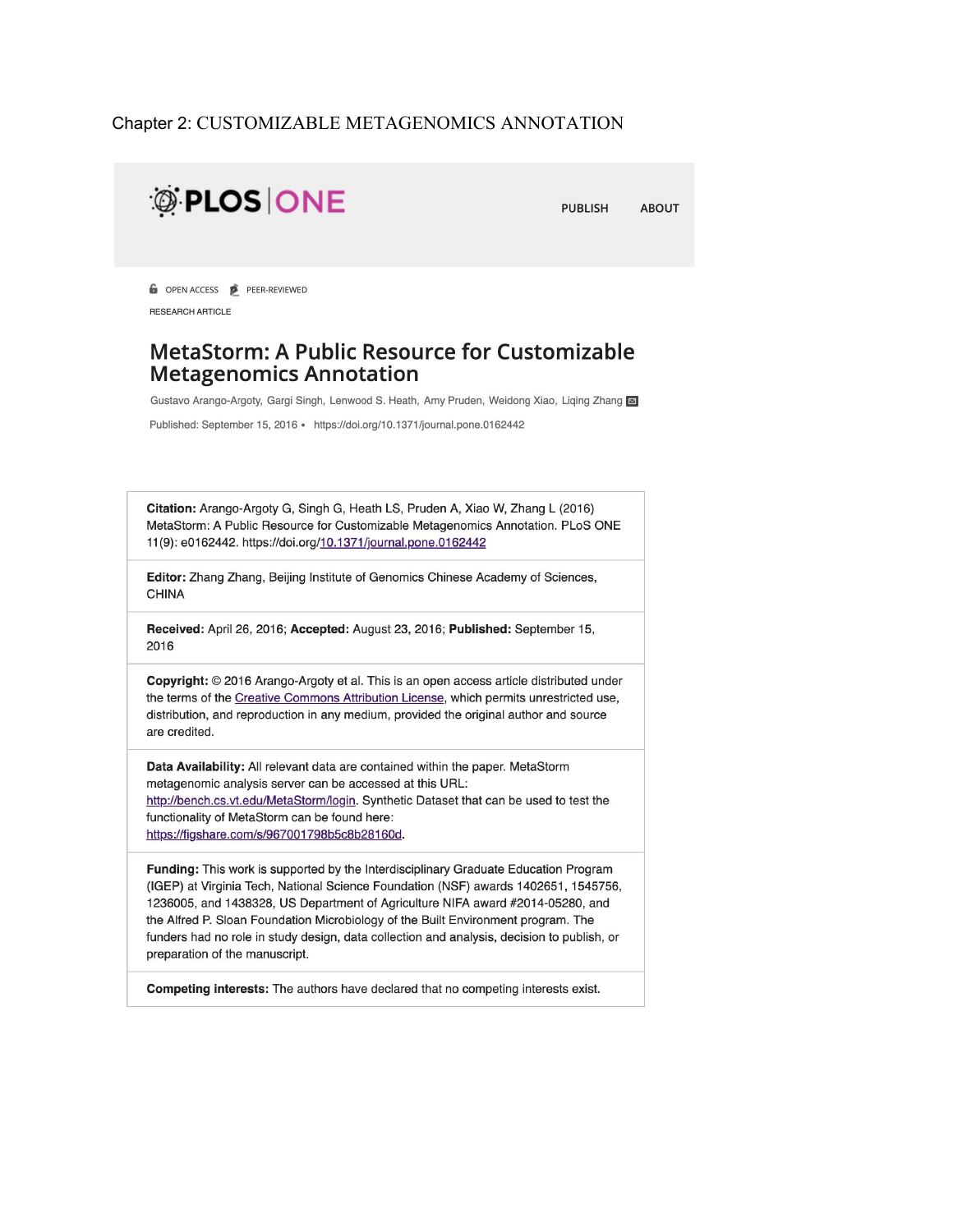# Plos One - Why Open Access Matters

Most publishers own the rights to the articles in their journals. Anyone who wants to read the articles must pay to access them. **Anyone who wants to use the articles in any way must obtain permission from the publisher and is often required to pay an additional fee.**

Although many researchers can access the journals they need via their institution and think that access is free, in reality it is not. The institution has often been involved in lengthy negotiations around the price of their site license and reuse of this content is limited.

Paying for access to journals makes sense in the world of print publishing, where providing articles to each reader requires the production of physical copies of articles, but **in the online world, with distribution as wide as the internet's reach, it makes much less sense.**

## How It Works at PLOS

PLOS applies the [Creative Commons Attribution \(CC BY\) license](http://creativecommons.org/licenses/by/4.0/) to works we publish. This license was developed to facilitate Open Access—namely, free immediate access to, and unrestricted reuse of, original works of all types. Under this license, authors agree to make articles legally available for reuse, without permission or fees, for virtually any purpose. Anyone may copy, distribute or reuse these articles, as long as the author and original source are properly cited. Additionally, the journal platform that PLOS uses to publish research articles is [Open Source.](http://www.ambraproject.org/)

### Additional Open Access Resources

There are many other organizations, such as **SPARC** (the Scholarly Publishing and Academic Resources Institute) and the [Open Society Foundations](http://www.soros.org/) that work tirelessly for progress in Open Access. You can find additional [free resources](http://oad.simmons.edu/oadwiki/Main_Page) to help you learn more or to advocate for Open Access journals at your institution.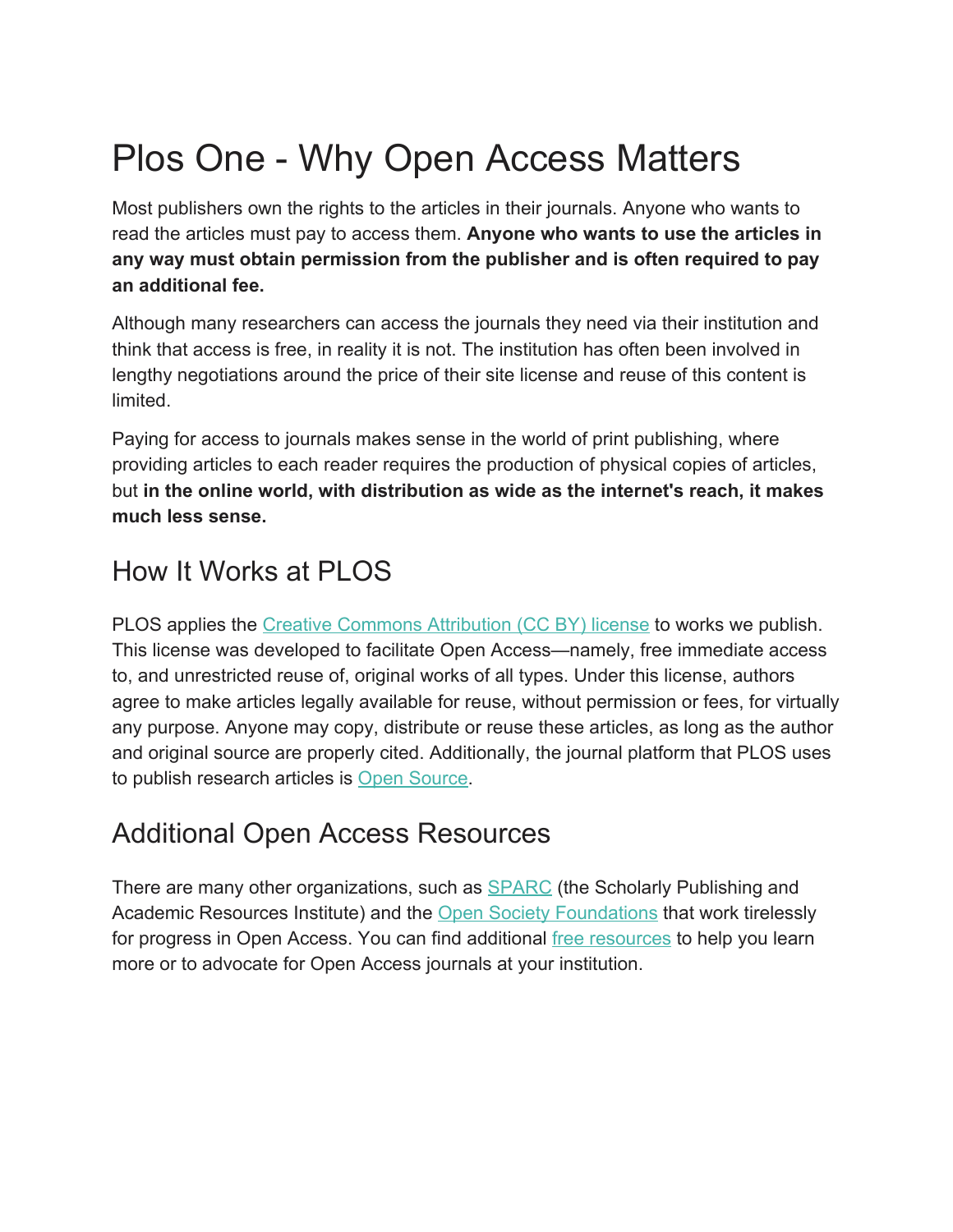Chapter 3: IMPROVING ANTIBIOTIC RESISTANCE ANNOTATION was published on microbiome an Open Access journal. Authors have the copyright of the papers.

Software Open Access

## DeepARG: a deep learning approach for predicting antibiotic resistance genes from metagenomic data

Gustavo Arango-Argoty, Emily Garner, Amy Pruden, Lenwood S. Heath, Peter Vikesland and Liqing Zhang Microbiome 2018 6:23 https://doi.org/10.1186/s40168-018-0401-z © The Author(s). 2018 Received: 29 June 2017 | Accepted: 10 January 2018 | Published: 1 February 2018



© The Author(s). 2018

## **Microbiome Journal - About**

### **Aims and scope**

The central purpose of *Microbiome* is to unite investigators conducting microbiome research in environmental, agricultural, and biomedical arenas.

Topics broadly addressing the study of microbial communities, such as, microbial surveys, bioinformatics, meta-omics approaches and community/host interaction modeling will be considered for publication. Through this collection of literature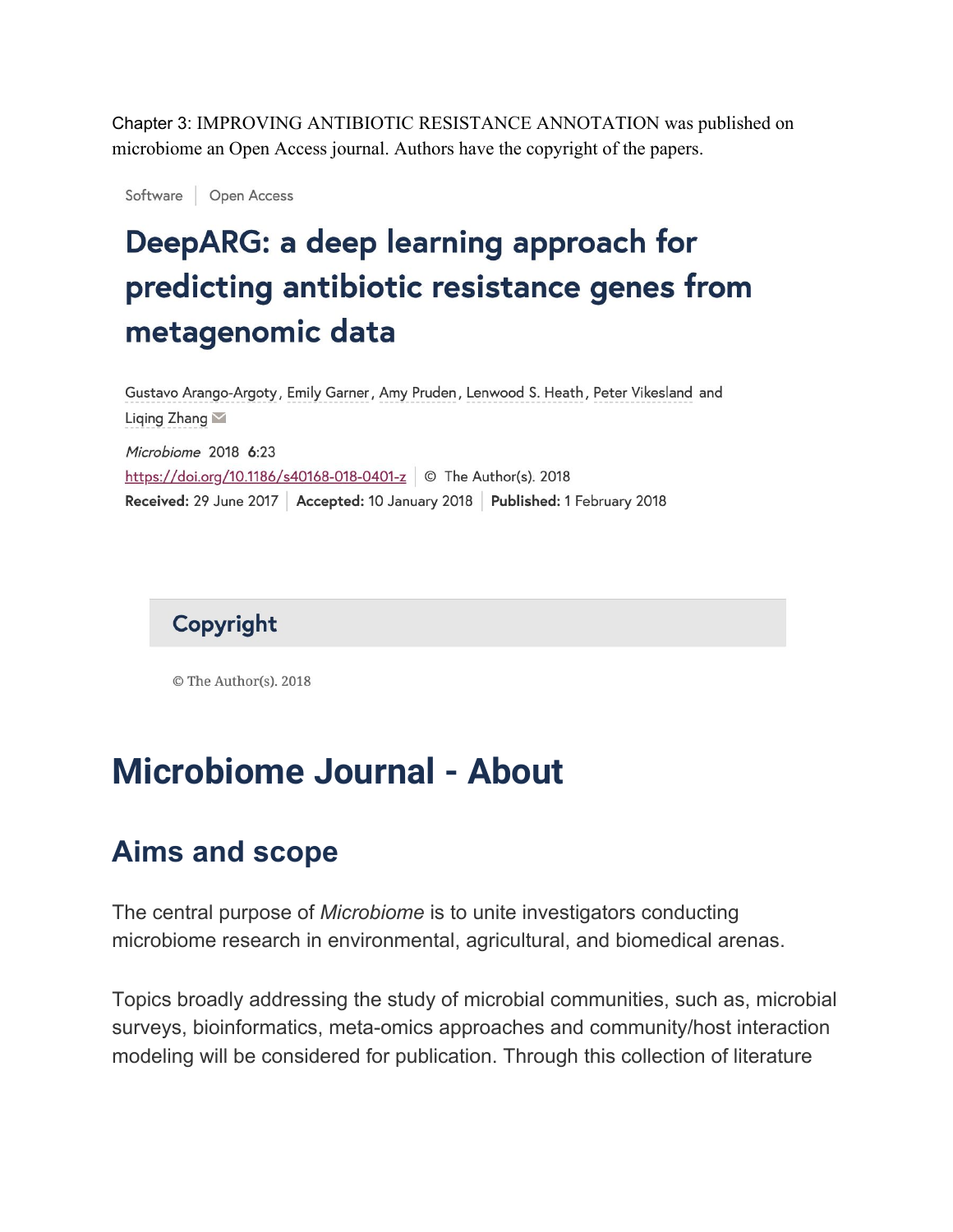*Microbiome* hopes to integrate researchers with common scientific objectives across a broad cross-section of sub-disciplines within microbial ecology.

### **Additional Instructions for Authors for** *Microbiome*

Nomenclature of organisms: Bacterial names should be written according to the guidelines of the American Society for Microbiology and the *Journal of Bacteriology*. Essentially, the names of all microbial taxa (kingdom, phyla, class, order, family, genus, species, and subspecies) should be italicized in the manuscript and the figures. Do not italicize strain designations or numbers.

## **Open access**

All articles published by *Microbiome* are made freely and permanently accessible online immediately upon publication, without subscription charges or registration barriers. Further information about open access can be found [here](https://www.biomedcentral.com/about/open-access).

As authors of articles published in *Microbiome* you are the [copyright](https://www.biomedcentral.com/getpublished/copyright-and-license) holders of your article and have granted to any third party, in advance and in perpetuity, the right to use, reproduce or disseminate your article, according to the [BioMed](http://www.biomedcentral.com/about/policies/license-agreement) Central license [agreement.](http://www.biomedcentral.com/about/policies/license-agreement)

For those of you who are US government employees or are prevented from being copyright holders for similar reasons, BioMed Central can accommodate non-standard copyright lines. Please contact us if further information is needed.

## **Article-processing charges**